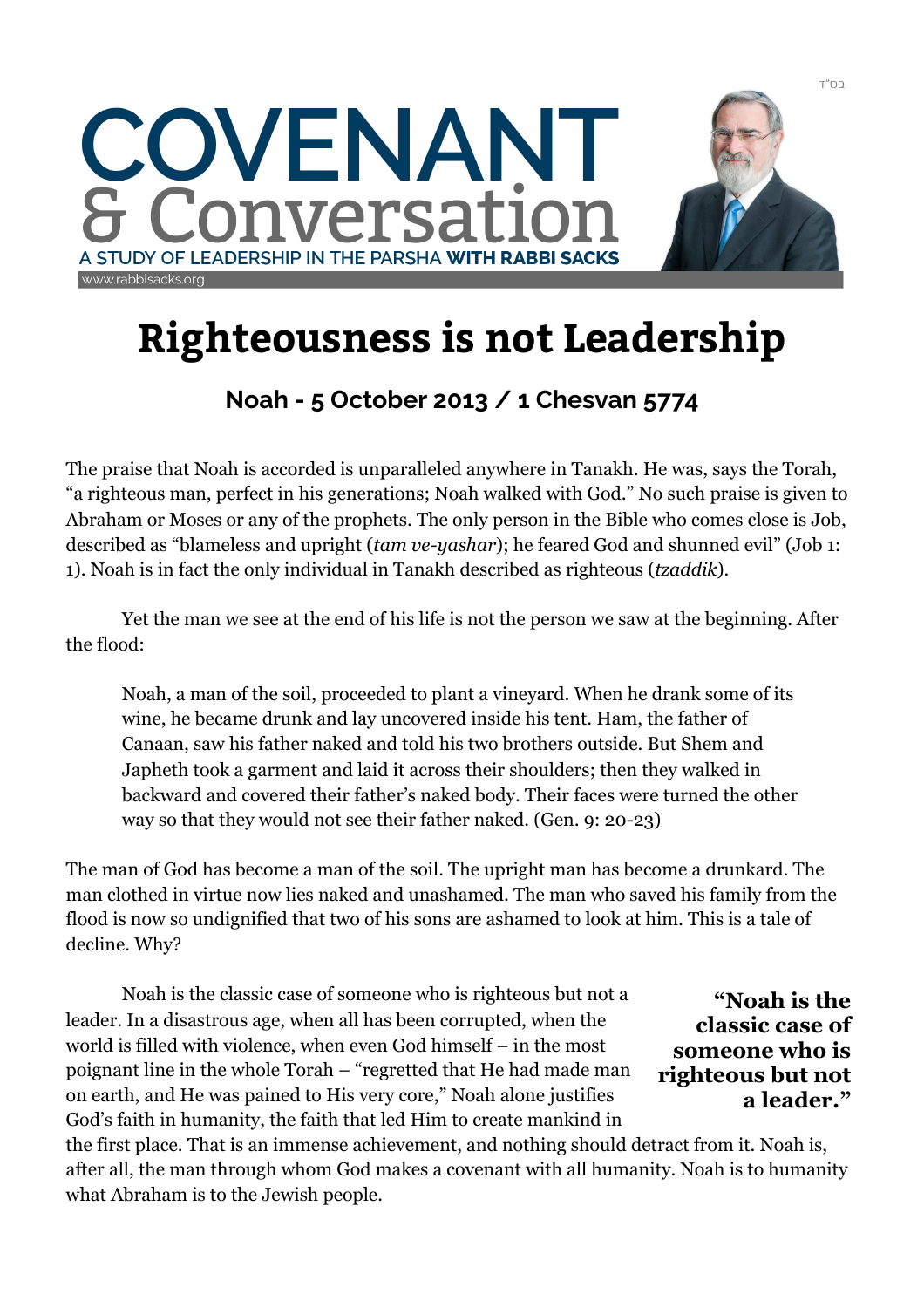Noah was a good man in a bad age. But his influence on the life of his contemporaries was apparently zero. That is implicit in God's statement, "You alone have I found righteous in this whole generation." It is implicit also in the fact that only Noah and his family, together with the animals, were saved. It is reasonable to assume that these two facts – Noah's righteousness and his lack of influence on his contemporaries – are intimately related. Noah preserved his virtue by separating himself from his environment. That is how, in a world gone mad, he stayed sane.

 The famous debate among the sages as to whether the phrase "perfect in his generations" is praise or criticism may well be related to this. Some said that "perfect in his generations" means, only relative to the low standard then prevailing. Had he lived in the generation of Abraham, they said, he would have been insignificant. Others said the opposite: if in a wicked generation Noah was righteous, how much greater he would have been in a generation with role models like Abraham.

 The argument, it seems to me, turns on whether Noah's isolation was part of his character – he was a loner – or merely a necessary tactic in that time and place. If he was naturally a loner he would not have gained by the presence of heroes like Abraham. He would have been impervious to influence whether for good or bad. If he was not a loner by nature but merely by circumstance, then in another age he would have sought out kindred spirits and become greater still.

**"The argument, it seems to me, turns on whether Noah's isolation was part of his character – he was a loner – or merely a necessary tactic in that time and place."**

 Yet what exactly was Noah supposed to do? How could he have been an influence for good in a society bent on evil? Was he really meant to speak in an age when no one would listen? Sometimes people do not listen even to the voice of God himself. We had an example of this just two chapters earlier, when God warns Cain of the danger of his violent feelings toward Abel – "'Why are you so furious? Why are you depressed? ... sin is crouching at the door. It lusts after you, but you can dominate it" (Gen. 4: 6-7). Yet Cain did not listen, and instead went on to murder his brother. If God speaks and men do not listen, how can we criticise Noah for not speaking when all the evidence suggests that they would not have listened either?

 The Talmud raises this very question in a different context, in the years leading to the Babylonian conquest and the destruction of the First Temple, another lawless age:

R. Aha b. R. Hanina said: Never did a favourable word go forth from the mouth of the Holy One, blessed be He, of which He retracted for evil, except the following, where it is written, "And the Lord said unto him, Go through the midst of the city, through the midst of Jerusalem, and set a mark upon the foreheads of the men that sigh and that cry for all the abominations that be done in the midst thereof" (source). The Holy One, blessed be He, said to Gabriel, "Go and set a mark of ink on the foreheads of the righteous, that the destroying angels may have no power over them; and a mark of blood upon the foreheads of the wicked, that the destroying angels may have power over them." Said the Attribute of Justice before the Holy One, blessed be He, "Sovereign of the Universe! How are these different from those?" "Those are completely righteous men, while these are completely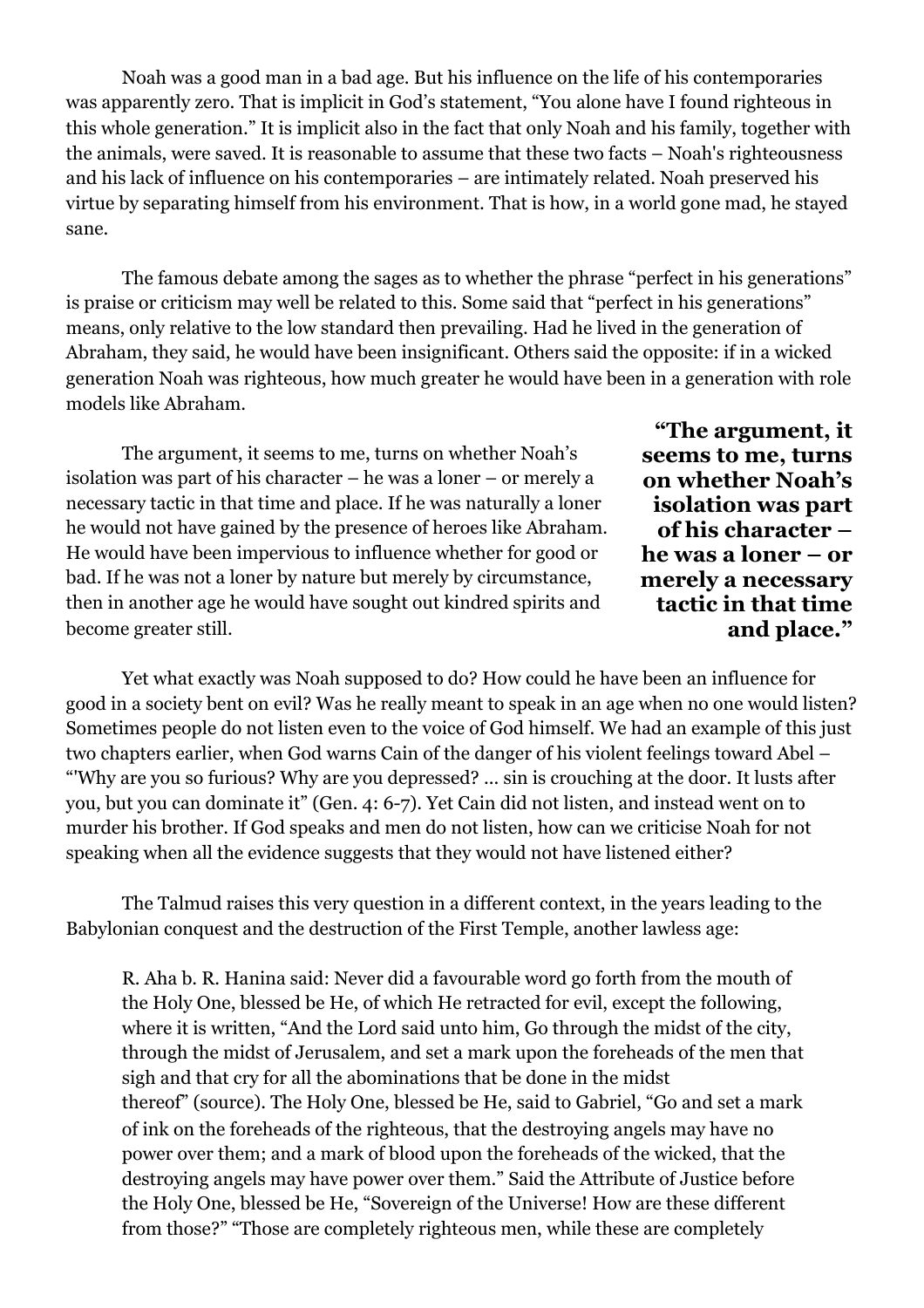wicked," He replied. "Sovereign of the Universe!" said Justice, "they had the power to protest but did not." Said God, "It was fully known to them that had they protested they would not have heeded them." "Sovereign of the Universe!" said Justice, "If it was revealed to You, was it revealed to them?" Hence it is written, "[Slay] the old man, the young and the maiden, and little children and women; but do not come near any man on whom is the mark; and begin at my Sanctuary [*mikdashi*]. Then they began at the elders which were before the house." R. Joseph said, "Read not *mikdashi* but *mekuddashay* [My sanctified ones]: this refers to the people who fulfilled the Torah from *alef* to *tav*." (Shabbat 55a)

According to this passage, even the righteous in Jerusalem were punished at the time of the destruction of the Temple because they did not protest the actions of their contemporaries. God objects to the claim of Justice: Why punish them for their failure to protest when it was clear that had they done so, no one would have listened? Justice replies: This may be clear to angels – translate this to mean, this may be clear in hindsight – but at the time, no human could have been sure that his words would have had no impact. Justice asks: How can you be sure you will fail if you never try?

 According to the Talmud, God reluctantly agreed. Hence the strong principle: when bad things are happening in society, when corruption, violence and injustice prevail, it is our duty to register a protest, even if it seems likely that it will have no effect. Why? Because that is what moral integrity demands. Silence may be taken as consent. And besides, we can never be sure that no one will listen. Morality demands that we ignore probability and focus on possibility. Perhaps someone will take notice and change his or her ways, and that "perhaps" is enough.

This idea did not suddenly appear for the first time in the Talmud. It is stated explicitly in the book of Ezekiel. This is what God says to the prophet:

**"When bad things are happening in society, when corruption, violence and injustice prevail, it is our duty to register a protest, even if it seems likely that it will have no effect. Why? Because that is what moral integrity demands."**

"Son of man, I am sending you to the Israelites, to a rebellious nation that has rebelled against me; they and their ancestors have been in revolt against me to this very day. The people to whom I am sending you are obstinate and stubborn. Say to them, 'This is what the Sovereign LORD says.' And whether they listen or fail to listen—for they are a rebellious people—they will know that a prophet has been among them." (Ezekiel 2: 3-5)

God tells the prophet to speak, regardless of whether people will listen.

 So, one way of reading the story of Noah is as a failure of leadership. Noah was righteous but not a leader. He was a good man who had no influence on his environment. There are, to be sure, other ways of reading the story, but this seems to me the most straightforward. If so, then Noah is the third in a series of failures of responsibility. Adam and Eve failed to take personal responsibility for their actions ("It wasn't me"). Cain refused to take moral responsibility ("Am I my brother's keeper?"). Noah failed the test of collective responsibility.